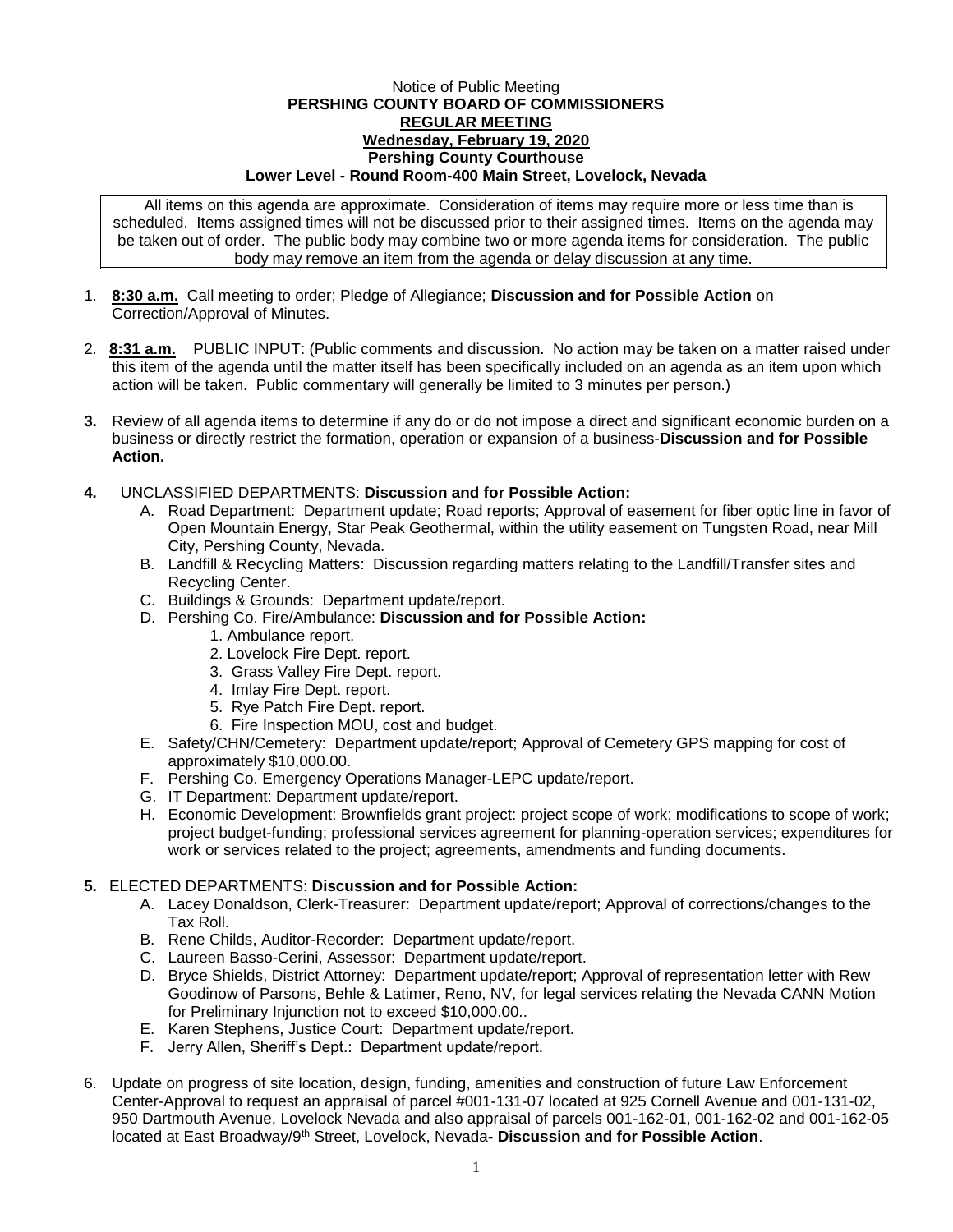- 7. Proclamations and Awards: **Discussion and for Possible Action**-(The Pershing County Board of Commissioners may make a Proclamation or present a service or other award on behalf of the County).
- 8. Board Appointments/Resignations: Cemetery Advisory Board; Broadband Advisory Board; Volunteer Advisory Board; Lovelock Valley Weed District; Planning Commission; Grass Valley Advisory Board; Declaration of Vacancy on Wildlife Advisory Board and approval to advertise- **Discussion and for Possible Action**.
- 9. Grass Valley Advisory Board: Update on matters relating to the Grass Valley area.
- 10. Derby Field Airport: Update on matters relating to the Derby Field Airport.
- 11. Approval to write letter to Nevada Department of Taxation requesting a Waiver for guaranteed status pursuant to NRS 377.057, regarding the Supplemental City-County Relief Tax **Discussion and for Possible Action**.
- 12. **10:00 a.m.** Garrett Kalt, NV 2020 Census: Nevada 2020 Census-Counting Pershing County; Nevada 2020 Census Proclamation; Nevada 2020 Census Complete County Committee Mini-Grants; Nevada Complete County Committee Partnership Support Grant Program-**Discussion and for Possible Action**.
- 13. Approval of ComPact with Nevada Department of Motor Vehicle Division for the collection and distribution of taxes on Diesel Fuel for Pershing County- **Discussion and for Possible Action.**
- 14. **10:30 a.m.** Lee Bosch-Ducks Unlimited: Approval to install/maintain 30-40 Duck Boxes in Pershing County-**Discussion and for Possible Action**.
- 15. Litigation Meeting.
- 16. Report from Legal Counsel.
- 17. Report from Administrative Assistant/HR Rep.-County Commissioner's Office.
- 18. Items for future agendas; Items for discussion at the Joint City/County meeting on February 27, 2020- **Discussion and for Possible Action.**
- 19. Correspondence.
- 20. Matters of the Board for Discussion.

Board Member reports. Board Liaison reports. (Nevada Works, Safety, Hospital Board, Emergency Management, Cemetery, Recreation Board, WNDD, Pe. Co. Economic Dev./ , Community Center, Airport Advisory Board; Museum Advisory Board, Library Board, Senior Center Advisory Board, Central Nevada Water Authority, Planning Board, Broadband Advisory Board, 911 Committee, Solid Waste Management Recycling Advisory Board, Pe. Co. Volunteer Advisory Board, T. V. Board, Frontier Coalition, Humboldt River Water Basin Authority.)

- 21. PUBLIC INPUT: (Public comments and discussion. No action may be taken on a matter raised under this item of the agenda until the matter itself has been specifically included on an agenda as an item upon which action will be taken. Public commentary will generally be limited to 3 minutes per person.)
- 22. Approval of Vouchers-**Discussion and for Possible Action**.
	- **NOTICE:** The County Commission may by law receive information from legal counsel regarding potential or existing litigation involving a matter over which the County Commission has supervision, control, jurisdiction or advisory power, and such gathering does not constitute a meeting of the County Commission pursuant to Nevada Revised Statutes **241.015.**